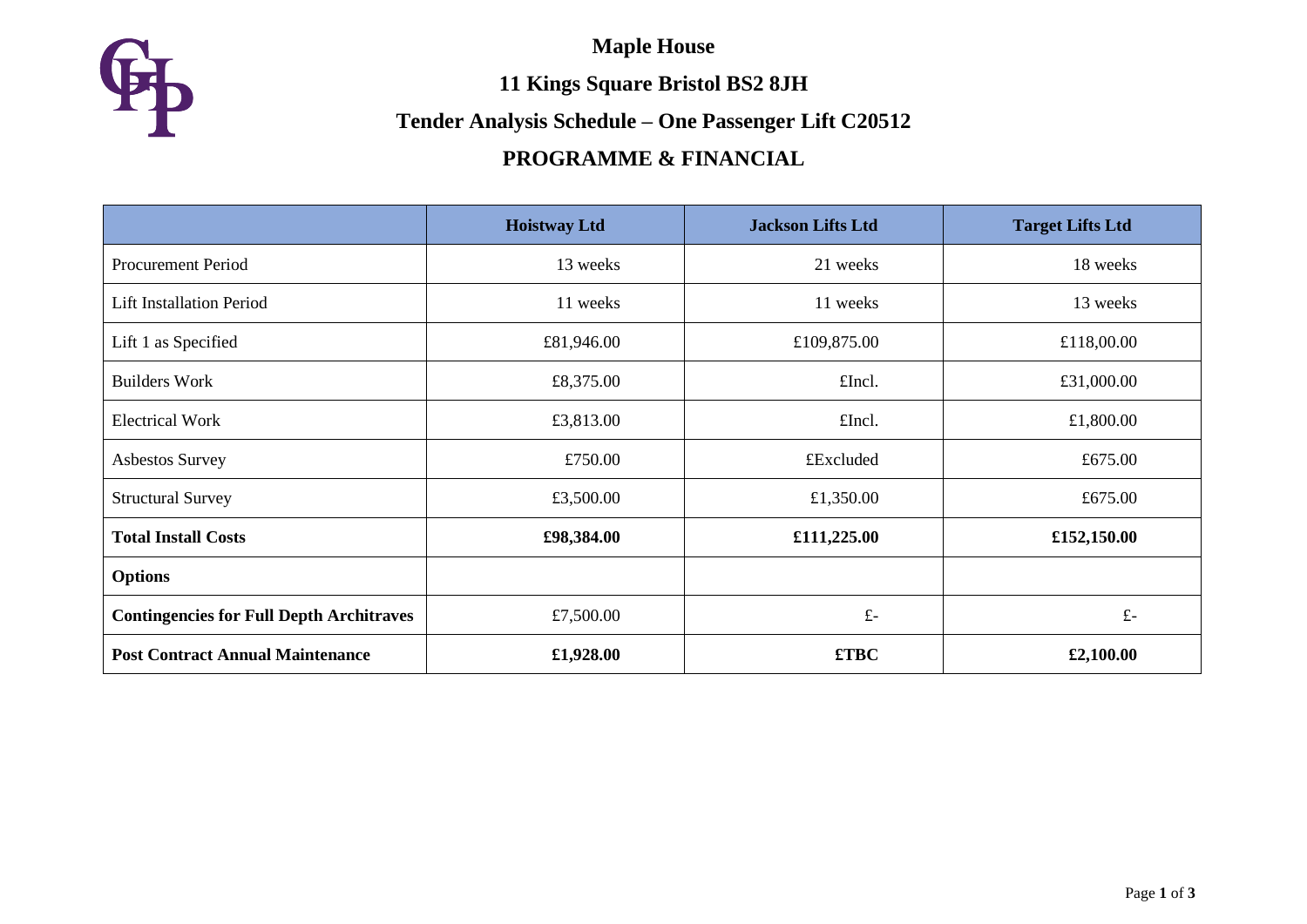**Maple House**



**11 Kings Square Bristol BS2 8JH**

# **Tender Analysis Schedule – One Passenger Lift C20512**

# **EQUIPMENT SCHEDULE**

|                                        | <b>Hoistway Ltd</b>                          | <b>Jackson Lifts Ltd</b>                     | <b>Target Lifts Ltd</b>                      |
|----------------------------------------|----------------------------------------------|----------------------------------------------|----------------------------------------------|
| <b>Controller Manufacturer</b>         | Lester Almega 2                              | Lester Almega 2                              | New Lift FST-2XT                             |
| <b>Hoist Machine</b>                   | Ziehl Abegg SM190.15-20                      | Ziehl Abegg SM190.15                         | Ziehl Abegg SM190                            |
| Sph / Kw Rating                        | 240sph / 2.8Kw                               | 240sph / 4.4Kw                               | 240sph / 4.4kw                               |
| <b>Downward Protection</b>             | Dynatec<br><b>Bi-Directional Safety Gear</b> | Dynatec<br><b>Bi-Directional Safety Gear</b> | Dynatec<br><b>Bi-Directional Safety Gear</b> |
| <b>Upward Protection</b>               | Dynatec<br><b>Bi-Directional Safety Gear</b> | Dynatec<br><b>Bi-Directional Safety Gear</b> | <b>Machine Brake</b>                         |
| Protection Against Unintended Movement | Lester A3 Brake Monitoring                   | <b>Machine Brake</b>                         | <b>Machine Brake</b>                         |
| Guide Shoes                            | <b>AODEPU OX-029</b>                         | TBC Sliding Shoe                             | Acla Sliding Shoe                            |
| <b>Overspeed Governor</b>              | Kleeman KLG B                                | Luezar LF20CA                                | Luezar                                       |
| Car Door Operator Front/Rear           | Klefer $50/11$ PM VF7+                       | Wittur Hydra                                 | Wittur Hydra                                 |
| Car / Landing Entrances Equipment      | Klefer<br>800mm x 2000mm Fire Rated          | Wittur Hydra<br>800mm x 2000mm Fire Rated    | Wittur Hydra<br>800mm x 2000mm Fire Rated    |
| <b>Call Buttons</b>                    | Lester                                       | Dewhurst US91                                | Dewhurst US91 Compact 3                      |
| <b>Indicators</b>                      | <b>Lester TFT</b>                            | Lester TFT                                   | New Lift TFT                                 |
| <b>Emergency Communications</b>        | Lester                                       | Safeline SL6                                 | Safeline SL6                                 |